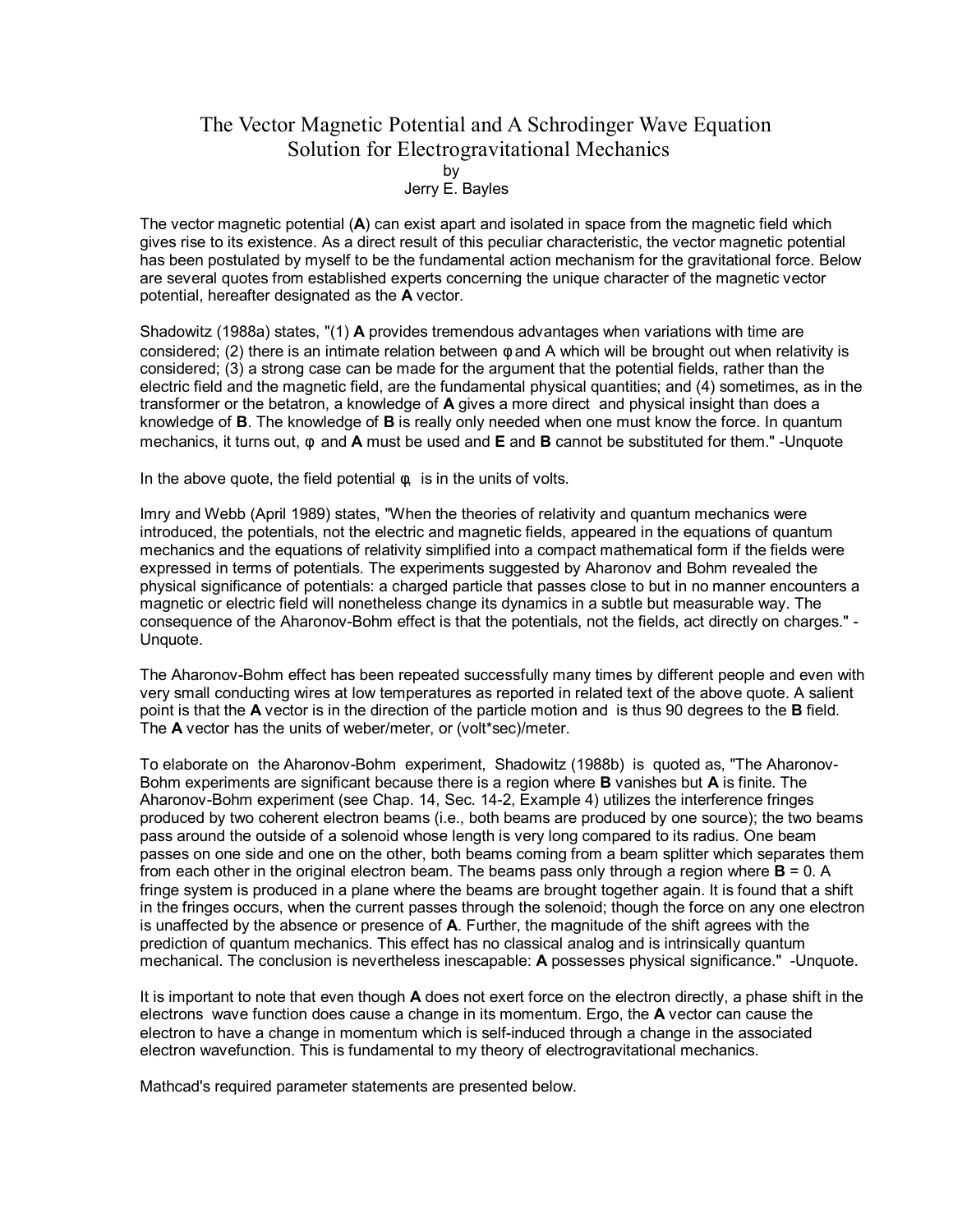| $\mu_0 := 4 \cdot \pi \cdot 1 \cdot 10^{-07} \cdot H \cdot m^{-1}$           | Permeability of free space.              |
|------------------------------------------------------------------------------|------------------------------------------|
| $m_e := 9.109389700 \cdot 10^{-31}$ kg                                       | Electron rest mass.                      |
| $q_0 = 1.602177330 \cdot 10^{-19} \cdot C$                                   | Electron charge.                         |
| $l_{\text{q}} \coloneqq 2.817940920 \cdot 10^{-15} \cdot \text{m}$           | Classic electron radius.                 |
| $h = 6.626075500 \cdot 10^{-34}$ J s                                         | Plank constant.                          |
| $\alpha = 7.297353080 \cdot 10^{-03}$                                        | Fine structure constant.                 |
| $V_{IM} = (\sqrt{\alpha}) \cdot m s^{-1}$                                    | Quantum electrogravitational velocity.   |
| $V_{LM} = 8.54245461211 \times 10^{-2} \frac{m}{s}$                          |                                          |
| $\lambda_{LM} \coloneqq \frac{h}{m_{\mathbf{a}} \cdot V_{IM}}$               | Quantum electrogravitational wavelength. |
| $\lambda_{LM}$ = 8.51499541615 × 10 <sup>-3</sup> m                          |                                          |
| $W_{LM} = m_e V_{LM}^2$                                                      | Quantum electrogravitational energy.     |
| $W_{LM} = 6.64744329842 \times 10^{-33}$ J                                   |                                          |
| $f_{LM} = \frac{W_{LM}}{R}$                                                  | Quantum electrogravitational frequency   |
| $f_{LM} = 1.00322480455 \times 10^{1}$ Hz                                    |                                          |
| $t_{LM} = 1 \cdot f_{IM}^{-1}$                                               |                                          |
| $m'_{e} = \frac{(\mu_{0} \cdot q_{0} \cdot q_{0})}{4 \cdot \pi \cdot l_{0}}$ | Charge and permeability derived mass.    |
| $m'_{\rm e}$ = 9.10938969141 × 10 <sup>-31</sup> kg                          |                                          |
| Note that charge divided                                                     |                                          |

Note that charge divided by time  $t =$  current and wavelength divided by time is velocity.

$$
A = \frac{\left(\mu_0 \cdot q_0 \cdot \lambda_{LM}\right)}{4 \cdot \pi \cdot l_q \cdot t_{LM}}
$$
 Quantum vector magnetic potential  
Where: A = 4.85692479390 × 10<sup>-13</sup> weber m<sup>-1</sup>

The quantum electrogravitational potential is derived by integrating the vector magnetic potential **A** with respect to velocity in eq. 1, below.

$$
\phi_{LM} = \int_{0}^{V_{LM}} \frac{\left(\mu_0 \cdot q_0 \cdot V_{LM}\right)}{4\pi \cdot l_q} dV_{LM}
$$
\n
$$
\phi_{LM} = 2.07450298031 \times 10^{-14} \,\text{V}
$$
\n
$$
\tag{1}
$$

Note that:  ${}^{\Phi_{\rm LM} \rm t_{LM}$  = 2.06783461783  $\times$  10<sup>–15</sup> wb<sub>which</sub> is equal to the standard quantum fluxoid,  $\Phi{\rm o}$ 

Where the standard quantum fluxoid is:

 $\Phi$ <sub>O</sub> = 2.067834610 10<sup>-15</sup> Wb

Momentum is associated with the product of  $A$  and  $q_0$  where  $A$  is a vector and  $q_0$  is a scalar.

2)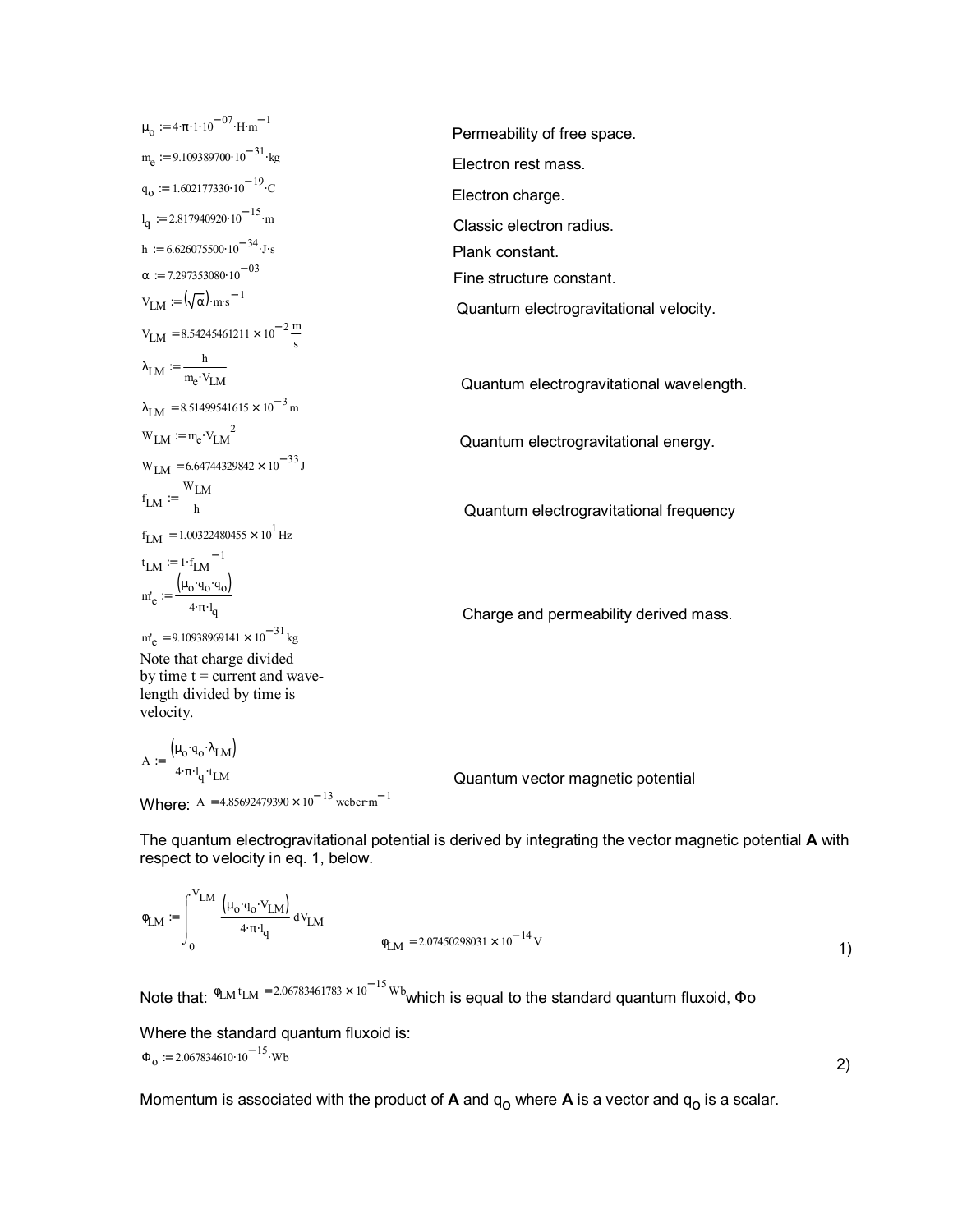Note: **A** imparts momentum to the charge, qo.

$$
p_{LM} = \frac{q_0 \cdot (\mu_0 \cdot q_0 \cdot \lambda_{LM})}{4 \cdot \pi \cdot l_q \cdot t_{LM}}
$$
  
 
$$
p_{LM} = 7.78165479829 \times 10^{-32} \frac{\text{kg m}}{\text{s}}
$$

A new field of force inline along **A** is obtained by taking the derivative with respect to time of the **A** field acting on the charge  $q_0$  above.

Note: 1st derivative of momentum, with respect to time = negative force.

$$
F_{LM} := \frac{d}{dt_{LM}} \frac{q_0 \cdot (\mu_0 \cdot q_0 \cdot \lambda_{LM})}{4 \cdot \pi \cdot l_q \cdot t_{LM}}
$$
  
 
$$
F_{LM} = -7.80674911409 \times 10^{-31} N
$$

It must be emphasized that the **A** vector instantly affects the charge by acting on it to change its momentum. A change of momentum must be accompanied by a change in the particles wavefunction which also affects the quantum wavelength of the charge particle.

Negative energy, expressed as  $W_{LM}$  below, is obtained by integrating Force  $F_{LM}$ , with respect to wavelength  $\lambda_{LM}$ , below.

$$
W_{LM} = \int_0^{\lambda_{LM}} F_{LM} d\lambda_{LM}
$$
  
W<sub>LM</sub> = -6.64744329216 × 10<sup>-33</sup> J

Momentum equals  $q_0$  times **A** where charge  $q_0$  is a scalar and the vector magnetic potential **A** is a vector. Since energy is momentum times velocity, then a cross-product of  $q_0$  times  $\lambda_{LM}$  and the derivative with respect to time of the **A** vector yields energy as a vector. Note that the charge terms have been split between vectors as have the velocity terms. That is, mass is in the whole expression but split between the vectors, as is the case also for the two velocity terms, one of which is distance over time. The resultant energy vector **W'LM** is shown in eq. 6 below.

$$
W'_{LM} = \begin{pmatrix} \lambda_{LM} q_o \\ 0 \\ 0 \end{pmatrix} \times \begin{pmatrix} 0 \\ \frac{d}{dt_{LM}} \frac{(\mu_o q_o \lambda_{LM})}{4 \pi \cdot l_q \cdot t_{LM}} \\ 0 \end{pmatrix} \qquad W'_{LM} = \begin{pmatrix} 0.0000000000 \times 10^0 \\ 0.0000000000 \times 10^0 \\ 0.0000000000 \times 10^0 \\ -6.64744329216 \times 10^{-33} \end{pmatrix}
$$

The faster the **A** field is changing with respect to time, the greater magnitude is the negative energy vector. Also, please note that the first derivative with respect to time of the **A** vector is equal to a negative volt/meter which has the units of the electric **E** vector.

$$
E_V = \frac{d}{dt_{LM}} \frac{\left(\mu_o \cdot q_o \cdot \lambda_{LM}\right)}{4 \pi \cdot l_q \cdot t_{LM}}
$$
  
 
$$
E_V = -4.87258742707 \times 10^{-12} \frac{V}{m}
$$
 (7)

Note that **B** is the result of the derivative of **A** with respect to changing distance λ<sub>LM</sub>.

$$
B_{I} = \frac{d}{d\lambda_{LM}} \frac{\left(\mu_{O} \cdot q_{O} \cdot \lambda_{LM}\right)}{4 \pi \cdot l_{q} \cdot t_{LM}}
$$
  
B<sub>I</sub> = 5.70396642221 × 10<sup>-11</sup> tesla

The result of a changing **A** field with respect to distance in eq. 8 above results in the magnetic flux density **B**. The product of  $E_V$  and  $B_I$  over  $\mu_O$  is the poynting power.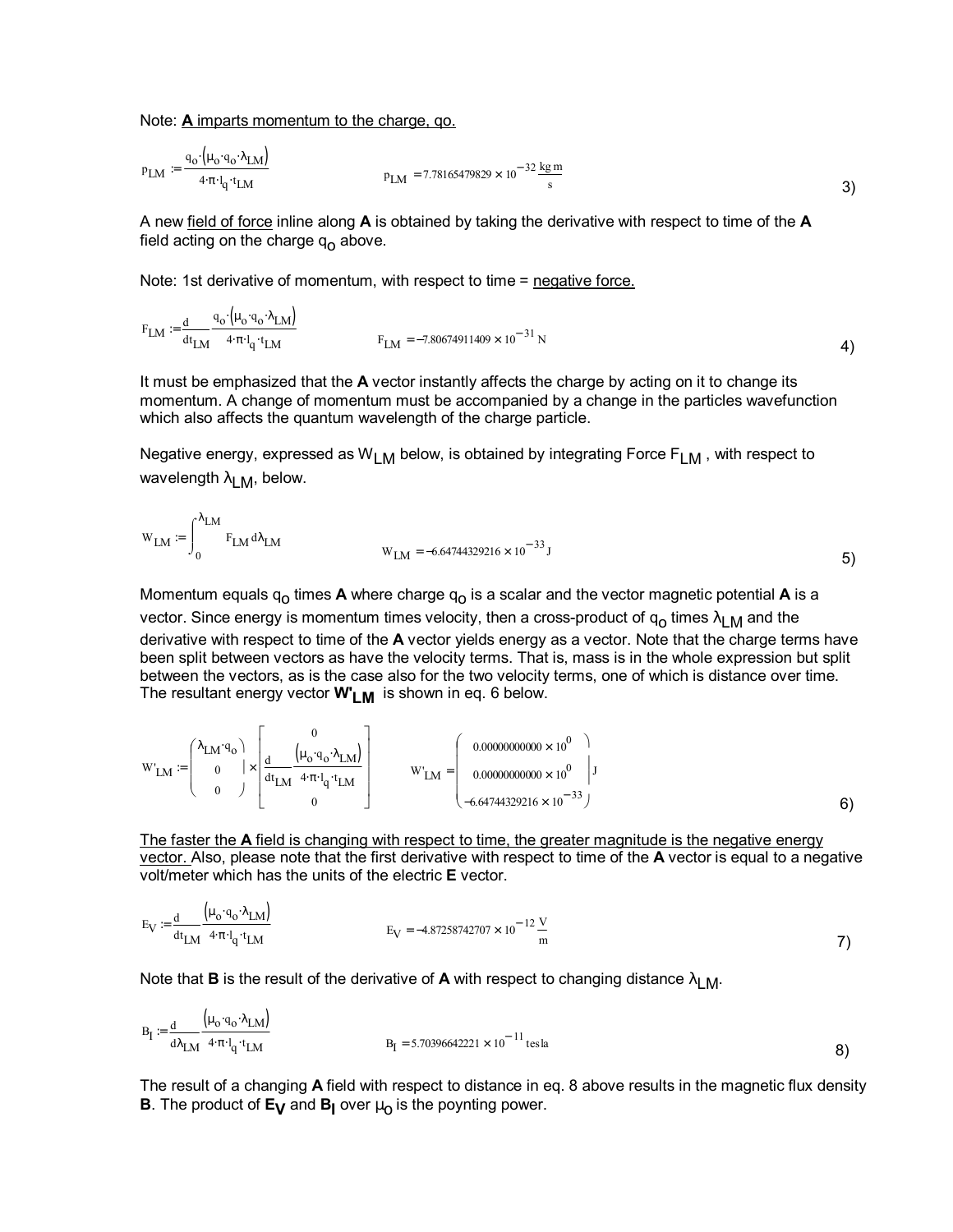$$
S_{LM} = \left(\frac{1}{2 \mu_0}\right) \begin{bmatrix} E_V \\ 0 \\ 0 \end{bmatrix} \times \begin{bmatrix} 0 \\ B_I \\ 0 \end{bmatrix} \qquad S_{LM} = \begin{bmatrix} 0.0000000000 \times 10^0 \\ 0.0000000000 \times 10^0 \\ -1.10585132041 \times 10^{-16} \end{bmatrix} \begin{bmatrix} W \\ W \\ m^2 \end{bmatrix}
$$

The result in eq. 9 is the familiar poynting power vector expressed as the power per square meter related to the least quantum electrogravitational action due to eq. 7 and 8 above.

Thus it is immediately apparent that the **A** vector changing in time and distance generates the poynting power vector and thus the **A** vector is more fundamental than **E** or **B**. Further, the power is very small compared to ordinary communications levels and is not easily detectable, even at close range.

The vector magnetic potential **A** cannot be shielded against as was demonstrated on a quantum scale by the famous Aharonhov-Bohm experiment involving electron diffraction patterns changing in a modified two-slit experiment in spite of the **A** field originating **B** field being absent. This was by reason of niobium shielding in a special torus shape that confined the **B** field completely and thus isolated it from having any magnetic influence on the passing electrons. The **A** vector did cause the electron wavefunctions to be changed which effectively changed their momentum.

I propose that a torus wound coil (toroid) with an open air core be used to establish an **A** field axially which could be pointed at moving charges or ionized gas to see what type of effect the **A** vector may have on the moving charged particles. Ordinary current transformers may be suitable for this experiment. Perhaps an ordinary television screen could show some type of directional diffraction due to the action of the **A** vector. Shielding of various types could be employed to verify that the action is from the A vector and not caused by ordinary magnetic effects.

A summation of the material presented concerning the **A** vector is as follows: The S.I. units of the **A** vector are (volt\*sec)/meter. The derivative with respect to time of the **A** vector is volt/meter, or **E**. Note that changing time is inversely proportional to changing frequency, with increasing frequency resulting in increasing **E**. If the **E** field increases, it will eventually become ionizing to the air and may produce a pink or purplish glow surrounding the field frequency changing device. If we allow a charge to be acted on by the **E** field, the units become (coulomb)\*(volts/meter) which is energy per meter which is force in newtons. Thus, the **A** vector changing with time acts directly on charge to accelerate that charge by inducing a change in the wavefunction which is equivalant to force if the particle has mass.

Rotation is associated with the **A** vector since joules/meter is equivalent to kg\*(velocity)^2 /meter which is the inertial force expression for a mass rotating about a point in space. Finally, my electrogravitational expression is newtons times the permeability of free space times newtons. Thus, the **A** vector changing with time becomes the fundamental force mechanism for electrogravitational propulsion as well as electrogravitational action. If we think about a tornado, the **A** and **E** vector is vertical with the rotation around that vector. Nature is thus a demonstrator of gravitational mechanics.

## The Electrogravitational Wavefunction Solution

The formula for the rate of change of phase along a neutral particle path is given in the book, "The New Physics" on page 463 and is presented below.(Taylor, 1989a.)

$$
\Delta\theta = 9.88939924392 \times 10^{-6} \frac{\text{m}^3}{\text{s}^2}
$$

Obviously, this is incorrect as stated and may be a misprint. The result should be expressed in radians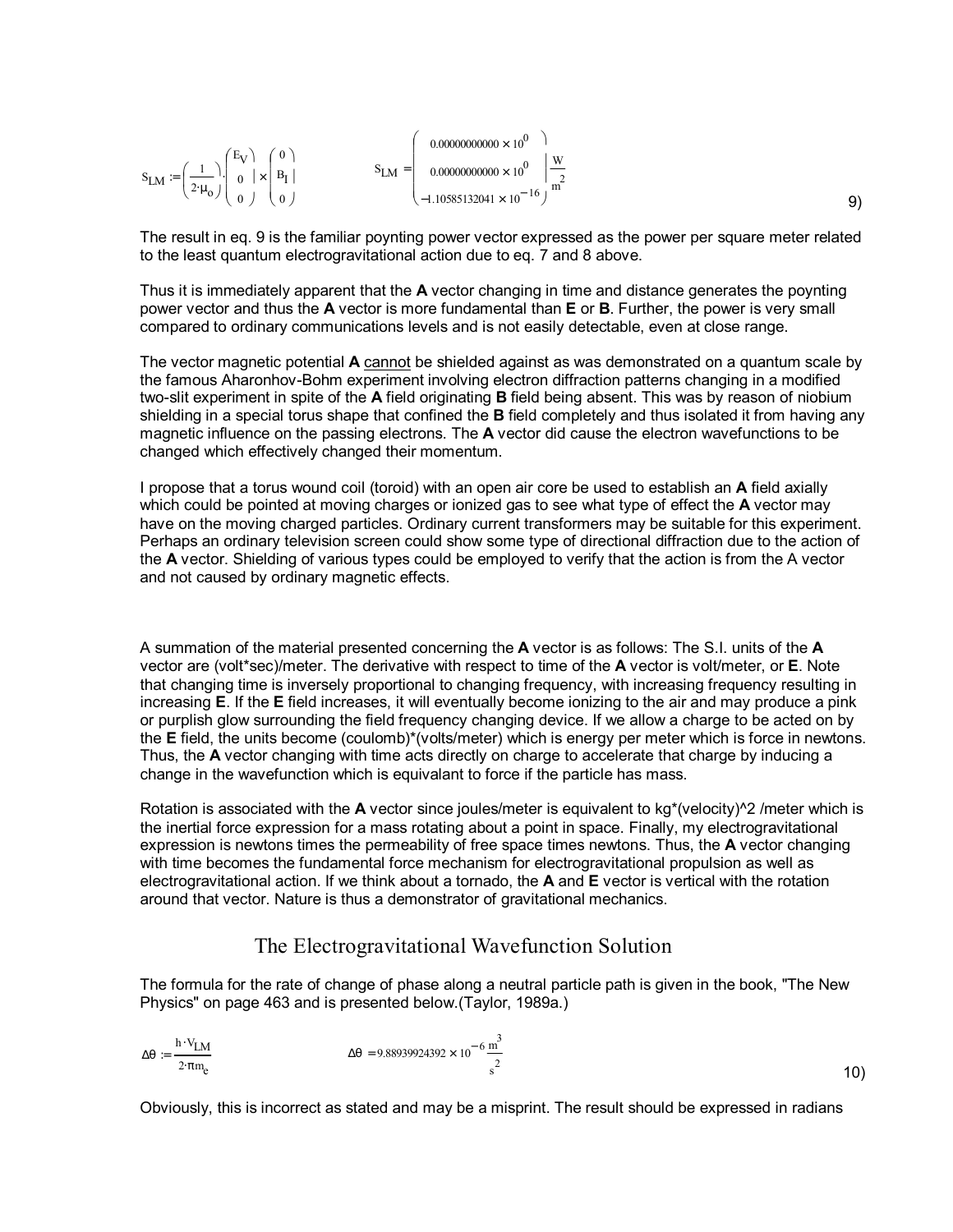and that is used as an exponent to the natural number e to create the wavefunction. The suggested correct formula is shown below in particular for the electrogravitational case.

$$
\Delta\theta_n = \frac{h}{m_e \cdot V_{LM} \cdot \lambda_{LM}}
$$
\n
$$
\Delta\theta_n = 1.00000000000 \times 10^0
$$
\nThe answer is in radians.

The above expression for the change in phase that is equal to ∆ $\theta_{\sf n}$  is for a neutrally charged particle. An additional formula must be added to the above if we are dealing with a particle having charge. Thus is quoted from p. 469, eq. 17.16, (Taylor, 1989b) the below formula for the change of phase involving a charged particle such as the electron.

$$
\Delta\theta_{q} = \frac{(2 \cdot \pi \cdot q_{o} \cdot \Phi_{o})}{h}
$$
\n
$$
\Delta\theta_{q} = 3.14159263873 \times 10^{0}
$$
\nwhich =  $\pi$ .

This angle must be added to the neutral particle angle to arrive at the total angle in radians.

$$
\Delta\theta_{nq} = \Delta\theta_n + \Delta\theta_q
$$
\n
$$
\Delta\theta_{nq} = 4.14159263873 \times 10^0
$$
\nThe answer is in radians.

The answer in degrees for ∆θ<sub>nq</sub> is:  $^{\circ}$  <sup>∆θ</sup>nq <sup>= 2.37295778662 $\times$  10<sup>2</sup> deg</sup>

The wavefunction  $\psi$  for the uncharged particle is derived as the natural number e raised to the power of i∆ $\theta_0$  so as to arrive at a complex result, which is the nature of a quantum particle wavefunction.

$$
\Psi_{\text{LMn}} = e^{i\Delta\theta_{\text{n}}}
$$
\n
$$
\Psi_{\text{LMn}} = 5.40302305868 \times 10^{-1} + 8.41470984808i \times 10^{-1}
$$
\nNote:  $arg(\Psi_{\text{LMn}}) = 5.72957795131 \times 10^{1}$  deg which is one radian.

The wavefunction  $\psi$  for the combined charged and neutral particle is derived as the natural number e raised to the power of i∆θ<sub>ng</sub> so as to arrive at a complex result, which is also the nature of a quantum particle wavefunction.

$$
\Psi_{LMnq} := e^{i\Delta\theta_{nq}} \qquad \Psi_{LMnq} = -5.40302318371 \times 10^{-1} - 8.41470976780 \times 10^{-1}
$$

where,  $\text{arg}(\Psi_{\text{LMnq}}) = -1.22704221338 \times 10^2 \text{ deg}$ 

It is of interest that adding the neutral wavefunction to the neutral plus charge wavefunction is an annihilation of both which suggests that the electrogravitational action may be the result of a charged particle to neutral plus charge particle action which could result in a zero energy result. (Atkins, 1991a) states that "The time dependent Schrodinger equation is used to calculate the time evolution of a wavefunction. In many cases it is possible to separate the time dependence of a wavefunction from its spatial variation and to write the total wavefunction, Ψ, as a product of the spatial wavefunction, ψ, and a complex oscillating function of the form:

$$
\frac{-2\cdot\pi i \cdot Et}{e}
$$

where E is the energy of the state." Therefore, the time dependent electrogravitational wavefunction is stated in the above format immediately below this sentence as: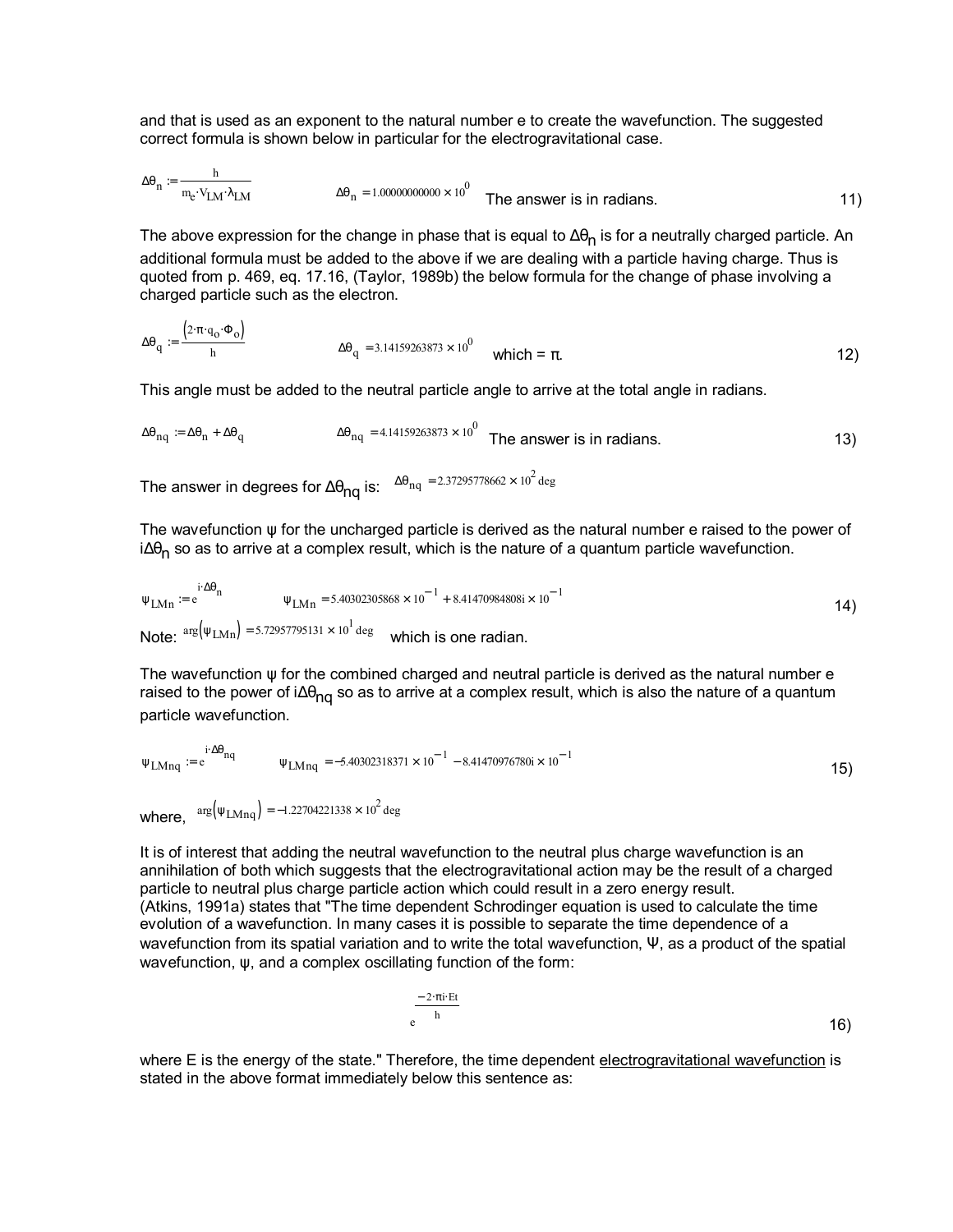$$
\Psi_{LM} := \Psi_{LMnq} \cdot e^{\frac{-\left(2 \cdot \pi \cdot i \cdot W_{LM} \cdot t_{LM}\right)}{h}} \qquad \Psi_{LM} = -5.40302323354 \times 10^{-1} - 8.41470973580i \times 10^{-1}
$$

The time-dependent Schrodinger Equation is given by an example formula, (Atkins, 1991b), in his book's example in Box S.2 and is used as a guide for stating the electrogravitational Schrodinger equation below.

$$
H\Psi = \left(i \frac{h}{2\pi}\right) \left(\frac{d}{dt_{LM}} \Psi_{LM}\right)
$$
  
\n
$$
H \text{ is the Hamiltonian.}
$$
\n18)  
\n
$$
H\Psi := \left(i \frac{h}{2\pi}\right) \frac{d}{dt_{LM}} \left[\Psi_{LMnq} \cdot e^{-\frac{-(2\pi i \cdot W_{LM} \cdot t_{LM})}{h}}\right]
$$
\n19)  
\n
$$
H\Psi = 3.59162905512 \times 10^{-33} + 5.59363057887 i \times 10^{-33} J
$$
\n19)  
\n
$$
f_{real} = \frac{Re(H\Psi)}{h}
$$
\n
$$
f_{real} = 5.42044692234 \times 10^{0} Hz = Acoustic frequency?
$$
\n
$$
f_{imag} = \frac{Im(H\Psi)}{h}
$$
\n21)  
\n
$$
f_{imag} = 8.44184552209 \times 10^{0} Hz = Electric field frequency?
$$

Note: The acoustic frequency may be associated to physical motion while the electric frequency may be associated with the electric field frequency. This is on the complex Argand diagram.

 $\arg(H\Psi) = 9.99999979219 \times 10^{-1}$  = angle in radians

 $HP| = 6.64744329216 \times 10^{-33} J$  = absolute value in joules which agrees with the postulated value of electrogravitational energy.

Note that:

 $W_{IM} = -6.64744329216 \times 10^{-33}$  J

If we take the square root of the sum of the squares of hf<sub>real</sub> and hf <sub>imag</sub>, we arrive at the apparent energy which is equal to hf $_{\mathsf{LM}}$  = W $_{\mathsf{LM}}$ .

$$
hf_a = \sqrt{(h \cdot f_{real})^2 + (h \cdot f_{imag})^2}
$$
 
$$
hf_a = 6.64744329216 \times 10^{-33} J
$$
 (23)

Then a quantum frequency equal to  $f_a$  at the angle of one radian is equivalent to what constitutes the energy in the quantum electrogravitational energy loss. I have previously postulated that it is energy loss that is responsible for gravitational action. To be more precise, it can be equivalent to the slight frequency difference caused by spreading between energy states of a superposition of wavefunctions.

The following is quoted from (Atkins 1991c), "A wavepacket is a superposition of wavefunctions that is usually strongly peaked in one region of space and virtually zero elsewhere. (Fig. W.6). The peak of the wavepacket denotes the most likely location of the particle; it occurs where the contributing wavefunctions are in phase and interfere constructively. Elsewhere, the wavefunctions interfere destructively, and the